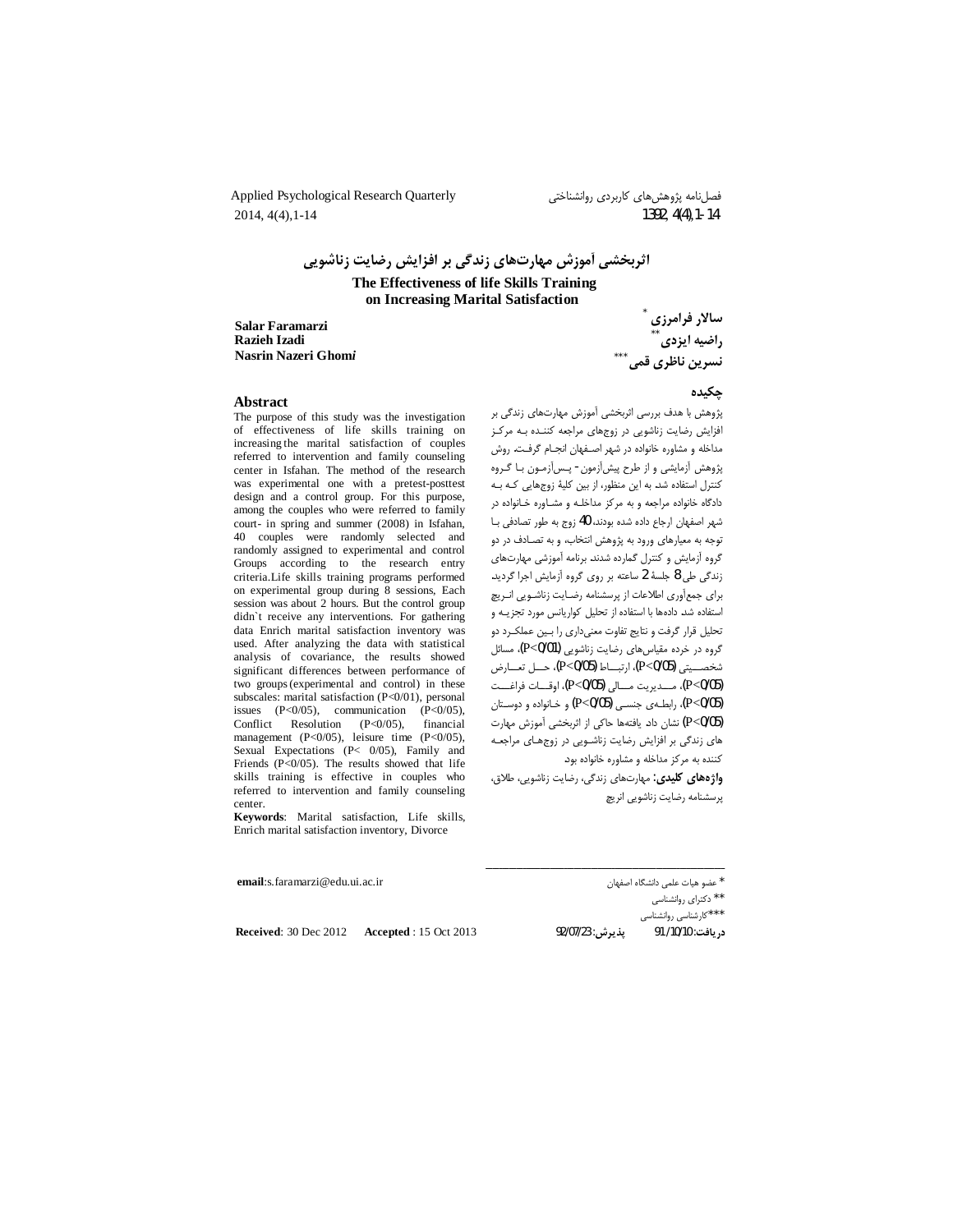#### مقدمه

رضایت زناشویی حالتی است که طی آن زن و شوهر از ازدواج با یکدیگر و با هم بودن احساس شادمانی و رضایت دارند. این حالت متأثر از موضوعات مختلفی همچون درک متقابل زن و شوهر از رفتار و ویژگـیهـای یکـدیگر، نگرش آنها نسبت به نقش ارتباط در زندگی زناشویی، نحوه ی حل تعارضات و کشــمکش۵ــا، میــزان رضــایت از ادارهی مالی خانواده، توافق در نحوهی استفاده از اوقات فراغت، خشـنودی از روابـط جنسـی و عـاطفی، توافـق دربارهی داشتن فرزند و درک واقع گرایانه از تأثیر فرزندان بر روابط زناشویی، هماهنگی احساسات، علایق مربوط به دوستان و خویشاوندان، رضایت از نقشهای مختلف زناشویی و اعتقادات و اعمال مذهبی در زنـدگی زناشـویی میباشد. در سال های اخیر، احساس امنیت، آرامش و روابط صمیمانه میان زن و شوهر به سستی گراییده و بسیاری از زوج ها در افکار و احساسات خود با نوعی عدم رضایت زناشویی مواجه هستند که به طور مستقیم و غیرمستقیم با مشکلات روانی و رفتاری زوجین و فرزندانشان و انواع انحرافات و نابهنجاریهای اجتماعی در ارتبـاط مـیباشـد (منگلی و همکاران، 1387).

پژوهشهای برومن در زمینه رضایتمندی زناشـویی نشـان داد کـه چهـار پـنجم از متـأهلین میچیگـان از ازدواجشان رضایت دارند و 79% از پاسخدهندگان رضایت بسیار بالایی از ازدوجشان نشان دادند (برومن، 2000) و تقریباً تمام زوجین رضایت زناشویی بالایی را در اوایل زندگیشان گزارش میدادند، امـا در بسـیاری از ازدواجهـا علائم نارضایتی ریشه در مسائل چند سال اول زندگی داشت (هیل و پیپلو، 1988؛ وانجلیستی،1991؛ نولر و فینی، 1994؛ رروف و همکاران، 1988؛ نقل از هالفورد، 2002). کاهش رضایت،مندی با خطر بالای جدایی همراه است (گاتمن، 1993). به خصوص اگر خطر پرخاشگری فیزیکی بین زوجین وجود داشته باشد (راگ و برادبری، 1999). بالغ بر چهل درصد مراجعان بهداشت روانی درگیر مشکل زناشویی هستند (دنوان، 1386). اکثر زوجین رضایتمند معتقدند احتمال اینکه روزی طلاق بگیرند، صفر است اما در بین افرادی که رضـایت زناشـویی بـالایی را مطـرح کردهاند، 40 درصد گزارش دادهاند که گاهی به ترک همسرشان نیز فکر کردهاند (هالفورد، 2001). بنابراین، به نظر میرسد که حتی در بین زوجین رضایتمند هم مشکل به وجود میآید و همهی اینها به خاطر این مسئله است که آشفتگی در رابطه یک مشکل عمومی در اکثر جوامع غربی و نیز جامعهی ایران است. روانشناسان در دهههای اخیر در بررسی رضایتمندی زناشویی همسران به این نتیجه رسیدهاند که بسیاری از مشکلات و مسـائل، در نـاتوانی افراد در تحلیل صحیح مسائل، عدم احساس کنترل و کفایت جهت رویارویی با موقعیتهای دشوار و عدم آمادگی برای حل مشکلات و مسائل زندگی به شیوه متناسب ریشه دارد (سرخوش، 1384). بنابراین، با توجه به تغییرات و پیچیدگی های روزافزون و گسترش روابط اجتماعی در عصر کنونی، آمادهسازی خانوادهها جهت حل مسائل امری ضروری به نظر می رسد. این مهم از طریق برنامههای ارتقای سلامت روانی و اجتماعی متنوعی صورت می گیرد که برنامه آموزش مهارتهای زندگی یکی از این برنامهها میباشد. آموزش مهارتهای زنـدگی موجب ارتقـای توانایی های روانی - اجتماعی می گردد. این توانایی ها فرد را برای برخورد مؤثر با کشمکش ها و موقعیتهای زندگی یاری میبخشد و به او کمک می کند تا با سایر انسانها، جامعه، فرهنگ و محیط خود مثبت و سازگارانه عمل کند و سلامت روانی خود و خانواده را تأمین نماید. بنابراین، تمرین مهارتهای زندگی موجب تقویت یا تغییر نگرش ها، ارزشها و رفتار انسان می¢دد (ناصری، 1384). در نتیجه با پدیـد آمـدن رفتارهـای مثبـت و سـالم بسـیاری از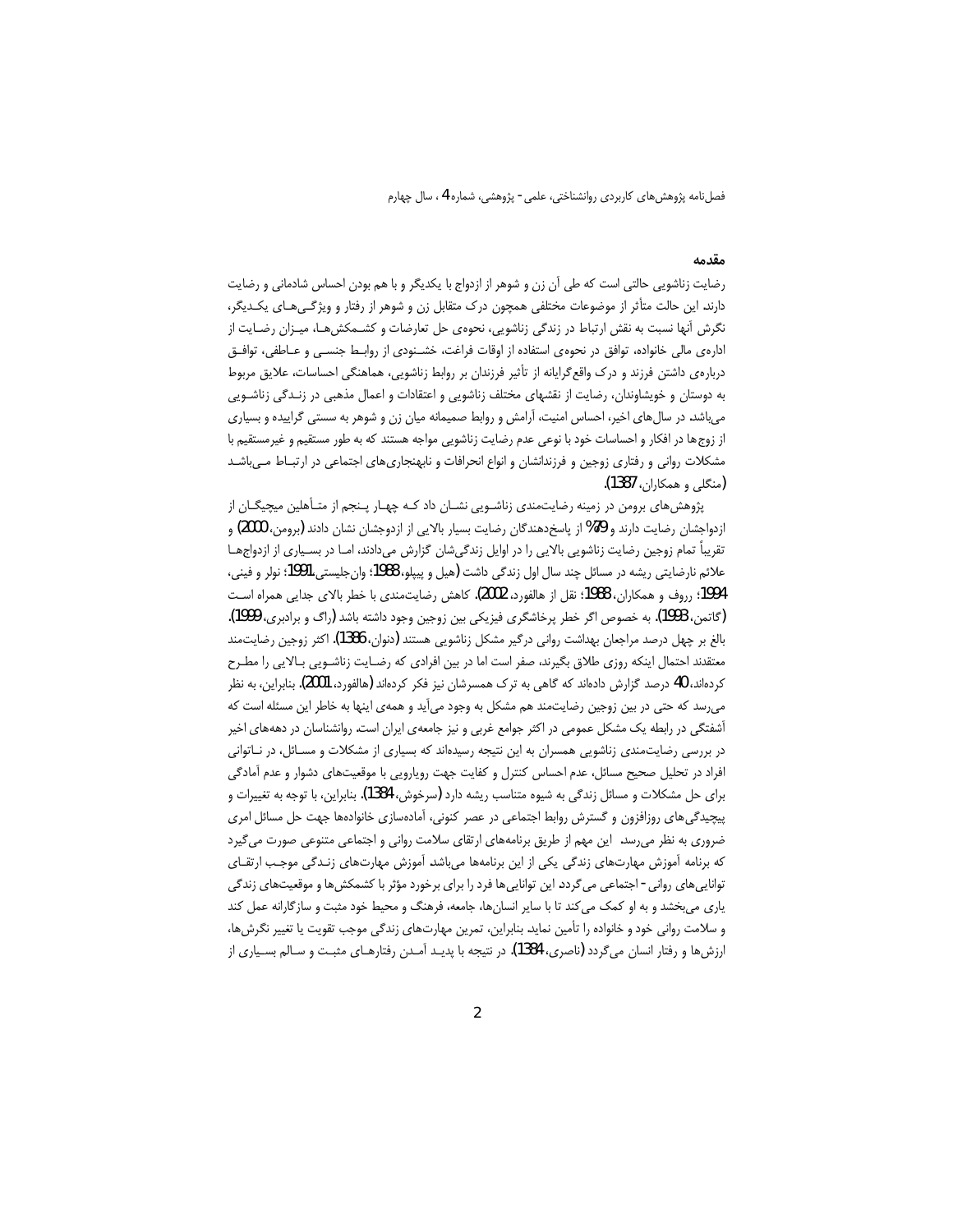مشکلات قابل پیشگیری خواهد بود. بر این اساس، لازم است تحقیقات کاربردی در خصوص آموزش مهارتهای زندگی و ارائهی راهکارهایی برای افزایش رضایت زناشویی و کاهش تعارضات و ناسازگاریها صورت گیرد تـا در أينده از پيامدهاى مطلوب روانى - اجتماعى طلاق و ناسـازگارى زناشـويى بـر روى خــانوادههــا و فرزنــدان شــان پیشگیری گردد.

پژوهش هایی که در خصوص آموزش مهارتهای زندگی در داخل کشور انجام شده است، حاکی از اثربخشی آموزش مهارتهای زندگی بر متغیرهای متعددی همچون سازگاری اجتماعی مادران دارای فرزند عقب،مانـدهی ذهني (ابراهيمي، 1386)، سلامت رواني و عزت نفس دانش[مـوزان (حقيقـي و همكـاران، 1385)، پيشـگيري از خودکشی در زنان (خدیوی و همکاران، 1384)، استرس و پذیرش اجتماعی (ثمری و لعلیفـاز، 1384) و … بــوده است. همچنین روش های آموزشی و درمانی زیادی نیز جهت افزایش سطح رضایتمندی زوجین انجام شده است. از جمله یک پژوهش نیمه تجربی که به مطالعهی تأثیر درمانهای گروهی بر رضـایتمنـدی زناشـویی در زنـان پرداخته، نشان داده است که درمان های شناختی - رفتاری باعث افزایش رضایتمندی زناشویی، ایجاد نگرش های واقع گرایانه در حل تعارضات و افزایش کیفیت رابطهی روانی - عاطفی زناشویی زنان میشود (امانی و همکـاران، 1383). پژوهش نظری و نوابینژاد (1384) نیز حاکی از اثربخشی برنامه بهبودبخشی ارتباط بر رضایت زناشـویی زوجین بوده است. جانباز فریدونی و همکاران (1387) نیز تأثیر زوجدرمانی کوتاەمدت خود نظم بخشی بر افزایش رضایت زناشویی مراجعان به درمانگاه فرهنگیان را نشان دادند. نتایج این پژوهش حاکی از تأثیر زوجدرمـانی بـر افزایش رضایت زناشویی، سازگاری با شخصیت همسر، ارتباط، حل تعارض، رضایتمندی از اوقات فراغت، بهبود رابطهی جنسی و رابطهی با خویشاوندان و دوستان بود.

پژوهشهای انجام گرفته در خارج از کشور نیز به تأثیر آموزش مهارتهای زندگی بر سلامت روانی خانوادهها اشاره دارد (گرى، 2005؛ لفلى، 2006؛ موفات، 2004). به عنوان مثال، پژوهش موفات (2004) نشان داد باورهايي که زوجین طی دورهی آموزش مهارتهای زندگی کسب می کنند، به آنان در حل مسائل کمک کرده و منجر بـه افزایش و تجدید قوای شناختی آنان میشود. استانلی و مارکمن (2005) نیز در پژوهش خود چنین نتیجـهگیــری کردند که افرادی که توانایی برقراری ارتباط مناسب را در آموزشهای گروهی فرا گرفتهاند، گزارش میکنند که از روابط زناشویی رضایتمندتری نسبت به زوجهایی که فاقد مهارت یاد شده بودهاند، برخوردارند. پژوهش دیگـری (شالمن، 2007) نیز این نکته را نشان داده که آموزش مهارتهای مقابلهای در برابر استرس خانوادگی و تأثیر آن بر مشکلات درون خانوادگی موفقیت غیر قابل انکاری دارد. کوترلا و دییر (2008) در پژوهش خود نشان دادند که تأثیر آموزش مهارتهای زندگی به زوجین بر افزایش ارتباطات مثبت، کاهش تعاملات منفی، مهارتهای حل تعارض و افزایش تعهد به رابطهی فعلی معنادار بوده و تنها در زیرمقیاس امید به موفقیت در رابطهی فعلی معنادار نبوده است، اما تأثیر آن بر رضایت زناشویی به طورکلی معنادار بود. در مجموع بسیاری از زوجها در ارتباط مـؤثر مشکل دارند. این مشکل در بین زوج ها بسیار شایع است. برخی از آنها منظورشان از ارتباط صحبت کردن است، اما در عمل می توان انواع متفاوتی از مشکلات ارتباطی را ملاحظه کرد. بسیاری اوقات کـه زوج هــا تصــمیم بــه جدایی می گیرند، مشکل شان در قلمرو ارتباط است. آموزش مهارت های ارتباطی و گفتگو به این افراد می توانـد بسیار مؤثر باشد. تجربه نشان داده است که بسیاری از زوجها بعد از یک دوره کوتاه جدایی میل به بازگشت دارند.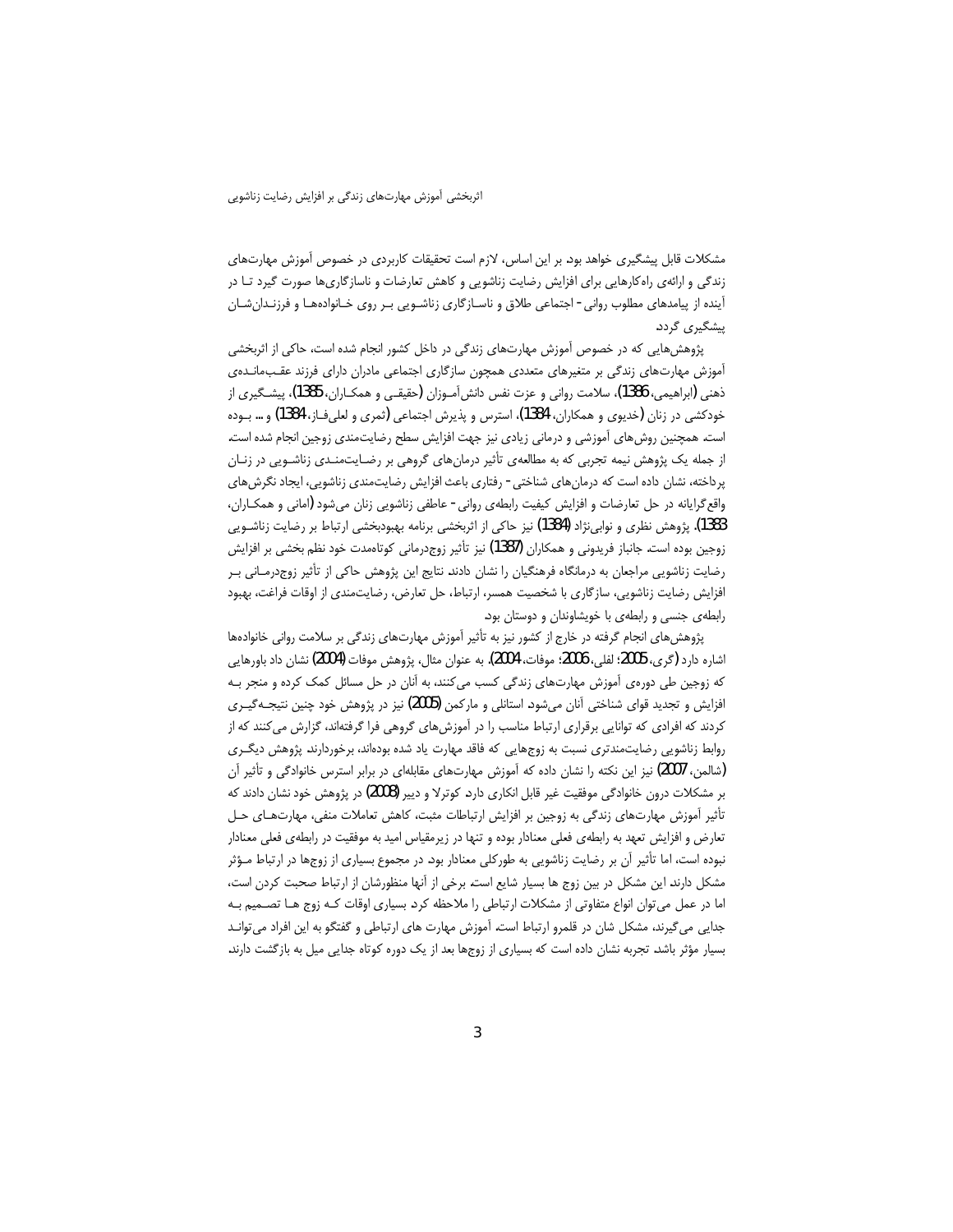آموزش مهارتهای زندگی برای زوجهایی که به فکر جدایی هستند، به معنای کمک به آنان برای گفتگو و ارتباط مؤثر با يكديگر است.

به طور کلی از مطالب فوق اینگونه استنباط میشود که آموزش مهارتهای زندگی بر رضایت زناشویی زوج-های عادی که دارای یک زندگی طبیعی و معمول و بدون بحران جدی هستند، تأثیر مثبت دارد. حال این سـؤال مطرح است که آیا آموزش مهارتهای زندگی بر افزایش رضایت زناشویی زوجهای جوان دارای مشـکل کـه بـه دادگاه خانواده مراجعه نمودهاند و سپس به مرکز مداخله و مشاوره خانواده ارجاع داده شـدهانـد و در یـک شـرایط خاص قرار دارند، نیز می تواند مؤثر باشد. مهمترین سؤال پژوهش این است که آیا برنامهی آموزش مهـارتهـای زندگی بر افزایش رضایت زناشویی در زوجهای مراجعه کننده به مرکز مداخله و مشاوره خانواده در شهر اصـفهان تأثير دارد؟

# روش

پژوهش از نوع آزمایشی بود و از طرح پیش[زمون - پس[زمون با گروه کنترل استفاده شد. جامعهی آماری پژوهش را زوجهایی تشکیل دادهاند که به دادگاه خانواده در سطح شهر اصفهان مراجعه کرده، و به مرکز مداخله و مشاوره خانواده ارجاع داده شده بودند. نمونهی آماری این پژوهش 40 نفر زن و مرد ( 20 زوج) بود که معیارهای انتخاب مطالعه را برآورده مے کردند.

معيارهاي ورود عبارت بود از دارا بودن حداقل تحصيلات سوم راهنمايي، گذشتن حداقل 2 سال و حداكثر 15 سال از ازدواج، داشتن حداقل سن 20 سال و حداكثر 45 سال، ازدواج اول بودن زوجين و موافقت زوجـين بـراي شرکت در پژوهش. معیارهای خروج عبارت بود از داشتن سابقه اختلال روانی در محور I، داشتن سابقه اختلالات شخصیت و عقبءاندگی ذهنی در محور II، ابتلا به بیماری جسمی شدید، اعتیاد، خشونت شدید در هـر یـک از زوجین، بیکاری مرد، انجام درمانهای همزمان و دوهمسری بودن مرد.

### شيوهي اجرا

مسئولان پذیرش، زوجهای واجد شرایط را به پژوهشگران ارجاع میدادند. پژوهشگران ابتدا با استفاده از فهرست علائم اختلالات رواني DSM-4-TR يک مصاحبهي نيمه ساختاريافته با زوجين انجام ميدادند. اين مصاحبه به منظور بررسی سابقه اختلال روانی در محور I، داشتن سابقه اختلالات شخصیت و عقبماندگی ذهنی در محـور II، ابتلا به بیماری جسمی شدید، اعتیاد، خشونت شدید در هر یک از زوجین، بیکاری مـرد، انجـام درمـان هـای همزمان و دوهمسري بودن مرد توسط نويسنده سوم به مدت 45 دقيقه انجام شد . چنانچه زوجها شرايط ورود به طرح را دارا بودند، در جریان پژوهش قرار میگرفتند. بدین ترتیب در مدت انجام نمونهگیری، 50 نفـر زن و مـرد (25 زوج) ملاکهای ورود را دریافت کردند. از بین این 25 زوج که تمایل به شرکت در پژوهش را داشتند، 40 نفر زن و مرد (20 زوج) به حکم قرعه انتخاب شدند و به طور تصادفی به گروه آزمایش و گروه کنترل گمارده شدند. پس از مشخص شدن نمونه و جایگزینی تصادفی و با هماهنگی زوجها جلسات آموزشی برای گروه آزمـایش بـا اجرای پیشآزمون و پسآزمون انجام شد. در گروه کنترل نیز پیشآزمون و پسآزمون اجرا شد. فراوانـی جلسـات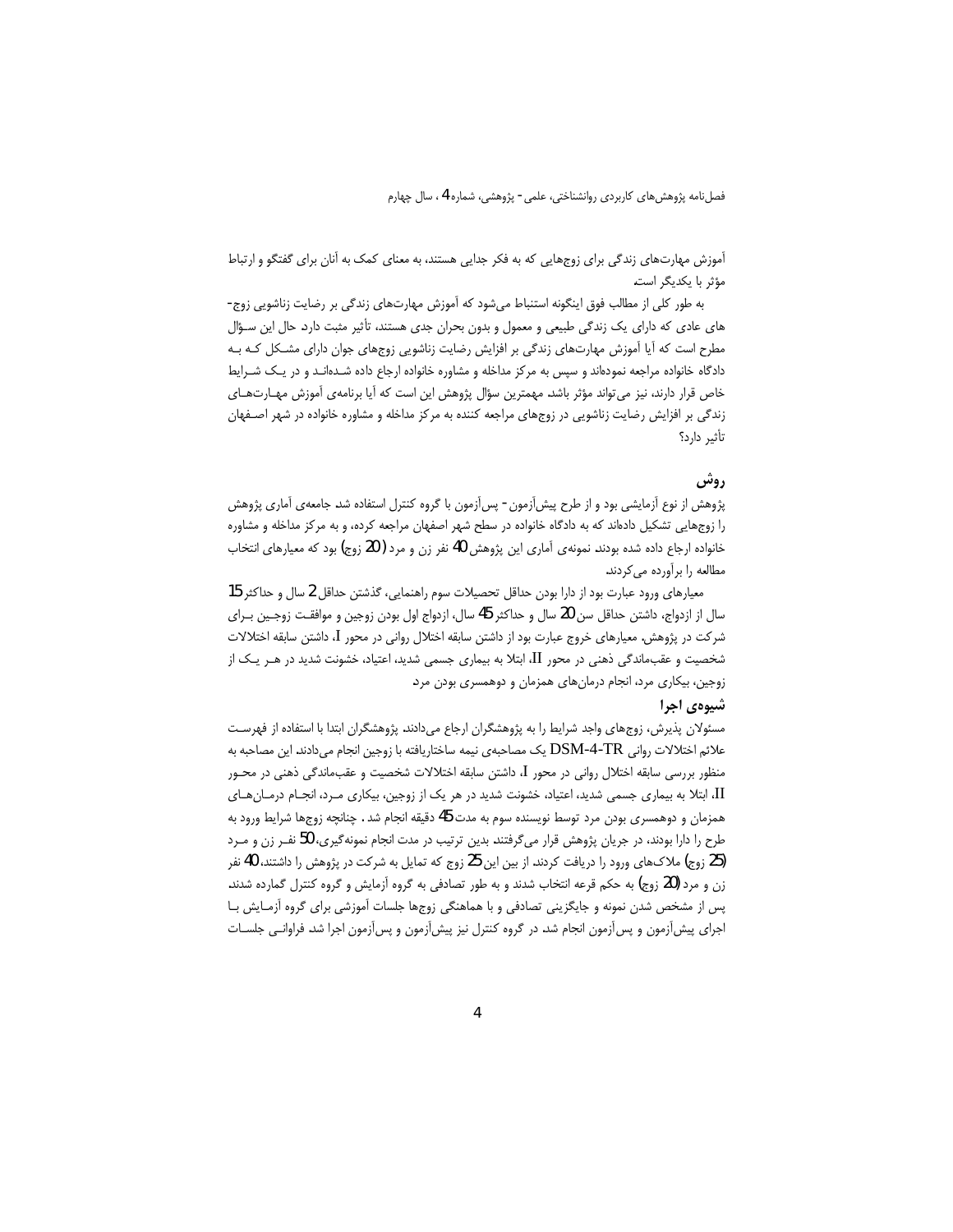آموزشی (گروه اَزمایشی) 8 جلسه 2 ساعته بود. توالی جلسات به صورت گروهی و هفتهای یک بار بود. خلاصهای از محتوای جلسات در جدول 1 آمده است.

| ز مان  | محتواي جلسه                                                                                                                                                                                                                                                                                                                                                                                                                                                                                                      | عنوان جلسه                                      | جلسه           |
|--------|------------------------------------------------------------------------------------------------------------------------------------------------------------------------------------------------------------------------------------------------------------------------------------------------------------------------------------------------------------------------------------------------------------------------------------------------------------------------------------------------------------------|-------------------------------------------------|----------------|
| 2 ساعت | ارائه پرسشنامه مهارتهای زندگی و مهارتهای ارتبـاطی مـوثر، سـپس توضـیحات مربـوط بـه ارتبـاط و<br>چگونه ارتباطی مؤثر داشته باشیم. اجرای پیش أزمون <i>تکلیف</i> : بررسی ارتباطات خود.                                                                                                                                                                                                                                                                                                                                | أشنايى با اعضا<br>و بيان اهداف<br>جلسات أموزشى  | 1              |
| 2 ساعت | دریافت بازخورد از جلسه قبل، ارائه پرسشنامه مهـارتهـاي زنـدگي (مهـارت روابـط بـین فـردي) سـپس<br>توضیحات مربوط به روابط بین فرد <i>ی. تکلیف</i> : آیا از روابط بین فردی خوبی برخـوردار هسـتیم و آیـا ارتبـاط<br>ضعيف يا قوى با اطرافيان خود برقرار مى كنيم.                                                                                                                                                                                                                                                       | روابط بين فردى                                  | $\overline{2}$ |
| 2 ساعت | دریافت بازخورد از جلسه قبل ارائه پرسشنامه مهارتهای زندگی (خودآگاهی) توضیحات مربوط بــه آگــاهی<br>از خود و شناخت شخصیت خود و انواع خوداًگاهی. <i>تکلیف</i> : آیا خود را میشناسیم، آیـا از باورهـا، احساسـات،<br>هیجانها و توانائیهای خود ضعفهای، اندیشهها و نظرهای خود آگاهیم و در آخر مروری بر شناخت خـود.<br><i>تکلیف جلسه 4</i> : نوشتن باورها، علائق و اّن چیزهایی که ما را خوشحال یا نارحت می کند و اینکـه کـدامیک<br>از کارهای ما در اولویت است و کدامیک از کارها را با رضایت و کدامیک مجبوریم انجام دهیم. | خودأگاهي                                        | 4,3            |
| 2 ساعت | دریافت بازخورد از جلسه قبل و جواب گویی به بعضی سؤالات مربوط به افراد ارائه پرسشنامه مهـارتهـای<br>حل مسئله شناسایی فرأیند حل مسئله، بارش فکر، بیان مراحل حل مسئله، تشــریح عوامــل بازدارنــده حــل<br>مسئله.                                                                                                                                                                                                                                                                                                    | أموزش حل<br>مسئله                               | 5              |
| 2 ساعت | دریافت بازخورد از جلسه قبل، ارائه پرسشنامه مهارت تصمیم گیری بررسی فراینـد تصــمیم گیــری، نقــش و<br>اهمیت تصمیم گیری، انواع تصمیم گیری. تکلیف: بررسی یک تصمیم گیـری درسـت کـه چگونـه تصـمیم-<br>گیری میباشد.                                                                                                                                                                                                                                                                                                    | أموزش تصميم<br>گیری                             | 6              |
| 2 ساعت | دریافت بازخورد از جلسه قبل، استرس و نقش آن در زندگی، راههای مقابله با استرس، چگونگی شناسـایی،<br>ارزیابی و کاهش استرس، ارائه پرسشنامه مقابله با استرس و مدیریت هیجانات. <i>تکلیف</i> : بررسـی رفتـار خــود<br>و دیگران در موقعیت هیجانی و واکنش به آن موقعیت                                                                                                                                                                                                                                                     | أموزش مقابله<br>با استرس و<br>مديريت<br>هيجانات | 8,7            |

جدول 1. خلاصه از محتوای جلسات آموزش مهارتهای زندگی

# ابزار

پرسشنامه رضایت زناشویی انریچ<sup>7</sup>. در تحقیق حاضر به منظور اندازهگیری رضایت زناشویی از پرسشنامه رضـایت زناشویی انریچ استفاده شد. این پرسشنامه توسط اولسون، فورنیر و درانکمن ( 1989) طراحی شده که بـه منظـور ارزیابی زمینه های بالقوه مشکلزا یا شناسایی زمینههای قدرت و پربارسازی روابط زناشـویی بـه کـار مـیرود. همچنین از این پرسشنامه برای تشخیص زوجهایی استفاده میشود که نیاز به مشاوره و تقویت رابطه دارند. ایـن پرسشنامه به عنوان یک ابزار معتبر در تحقیقات متعددی برای بررسی رضایت زناشویی مورد استفاده قرار گرفتـه است. این آزمون دارای دو فرم 115 سؤالی و 125 سؤالی است که از 12 خرده آزمون تشکیل شده است. ویژگی-های روانسنجی این پرسشنامه توسط سلیمانیان، میرخشتی (1375) و مهدویان (1376 ) محاسبه شده است

<sup>&</sup>lt;sup>1-</sup> Enriching and Nurturing Relationship Issues Communication and Happiness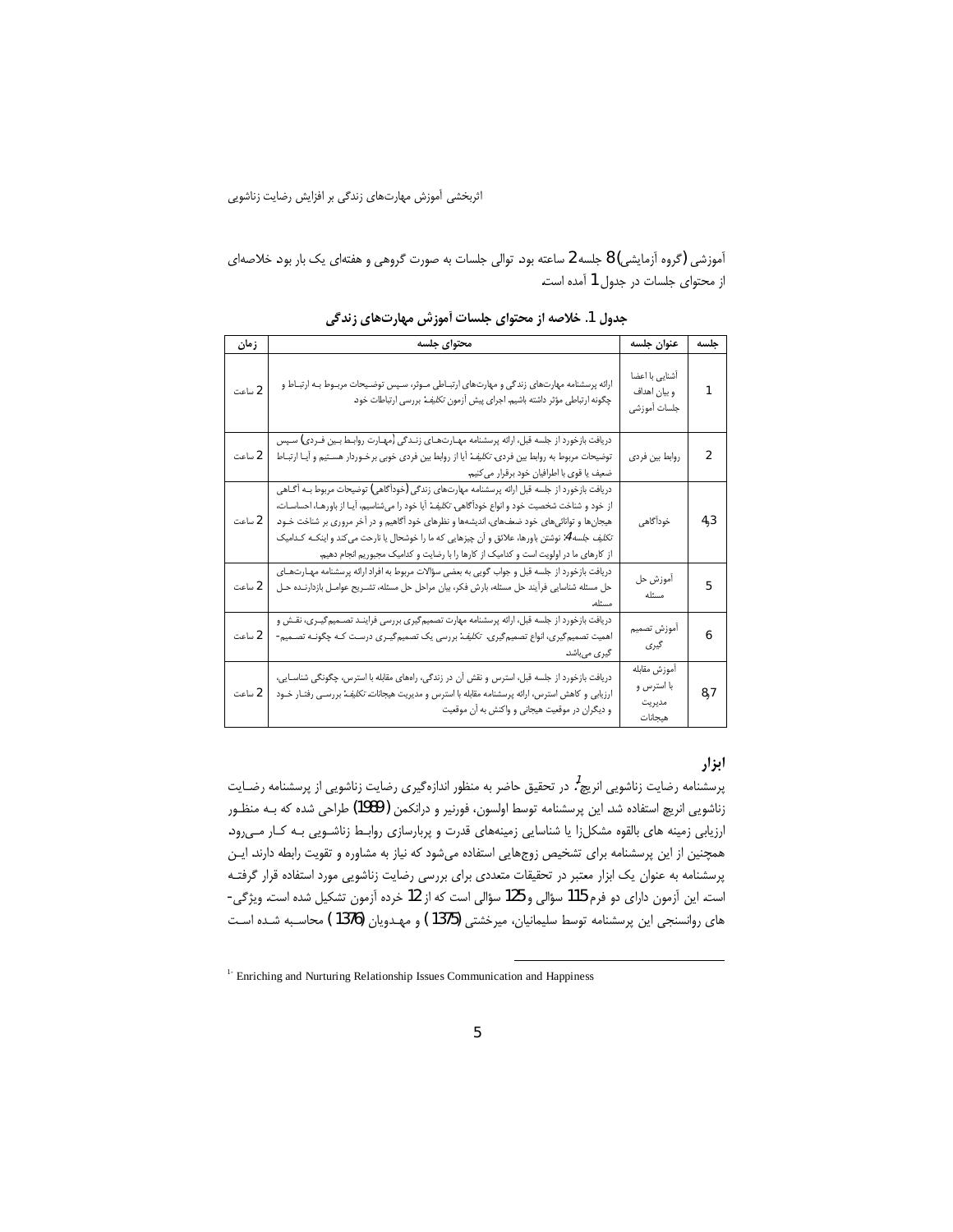(ثنایی،1379 ). فرم اصلی با توجه به زیاد بودن سؤالات پرسشنامه موجب خستگی آزمودنی ها می شد که سلیمانیان (1383) فرم کوتاهی از این پرسشنامه تهیه کرد که دارای 47 سؤال بود و در این پژوهش از این فرم استفاده شده است. رسولی (1383 ) ضریب پایایی آن را از طریق آلفای کرونباخ محاسبه کرد. ضرایب آلفای کرونباخ برای خرده مقياس هاي پاسخ قراردادي<sup>1</sup>، رضايت زناشويي<sup>2</sup>، مسائل شخصيتي<sup>3</sup>، ارتبــاط<sup>4</sup>، حــل تعــارض<sup>5</sup>، مــديريت مــالي<sup>6</sup>، های اوقات فراغت<sup>7</sup>، روابط جنسی <sup>8</sup>، فرزندپروری <sup>9</sup>، خانواده و دوستان <sup>10</sup>، نقشهای مساوات طلبی<sup>11</sup> و جهت *گیـری* مذهبي<sup>12</sup> به ترتيب از اين قرار است: 0/90، 0/81، 0/78، 0/85، 0/75، 0/74، 0/84، 0/71، 0/89، 0/72، 0/86، 0/91. بنابراین، این پرسشنامه از همسانی درونی بالا و رضایت بخشی برخوردار است. ضریب همبستگی پرسشنامه انریچ با مقیاس های رضایت خانوادگی از 41% تا 60% و با مقیاس های رضایت از زندگی از 32% تا 41% است که نشانه روایی سازه است. کلیه خرده مقیاس های پرسشنامه انریچ زوجهای راضی و ناراضی را متمایز می کنند و این نشان میدهدکه این پرسشنامه از روایی ملاکی خوبی برخوردار است (جانباز فریدونی، 1387).

## تجزیه و تحلیل دادهها

دادههای به دست آمده از طریق آمار توصیفی (میانگین، واریانس، انحراف استاندارد) و آمـار اسـتنباطی ( تحلیـل كواريانس يک متغيره (ANCOVA) و چند متغيره (MANCOVA) در نرمافزار SPSS صورد تجزيـه و تحليل قرار گرفت.

- $1$  Idealistic Distortion
- <sup>2</sup> Marital Satisfaction
- $^3$  Personality Issues  $4$  - Communication
- 
- $5$  Conflict Resolution  $6$ -Financial Management
- $^7$  Leisure Activities
- $\,$  Sexual Relationship
- Children and Parenting
- <sup>10</sup> Family and Friends
- $11$ -Equalitarian Roles
- <sup>12</sup> Religious Orientation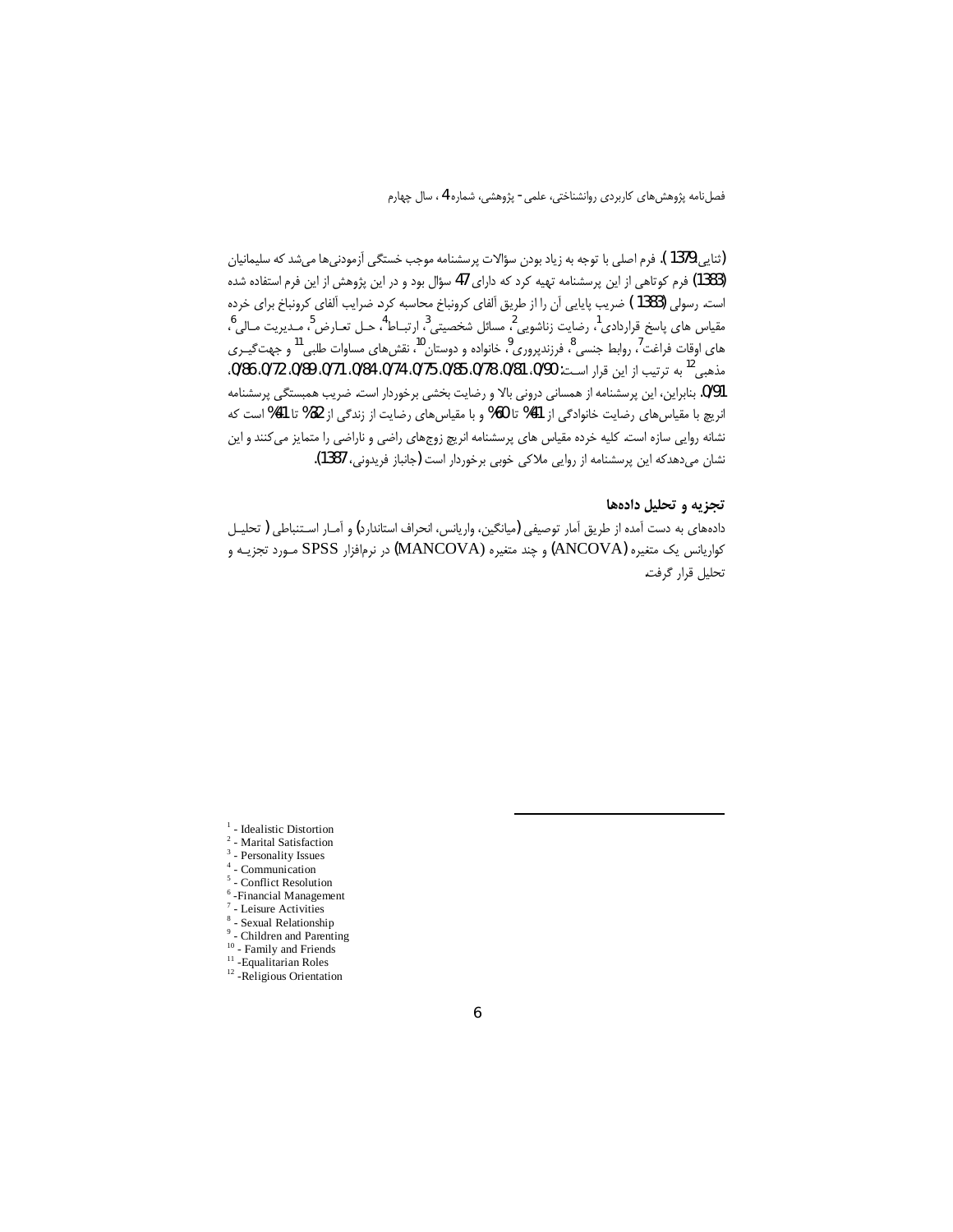### بافتهها

جدول شماره 2 دادههای توصیفی نمرات گروههای أزمایش و کنترل در پیش[زمون و پس[زمون پرسشنامه رضایت زناشویی انریچ و خردهمقیاس های آن را نشان میدهد.

|              |          | در پیش[زمون و پس[زمون |           |        |                  |
|--------------|----------|-----------------------|-----------|--------|------------------|
| انحراف معيار |          | ميانگين               |           |        |                  |
| پسأزمون      | پیش[زمون | پسأزمون               | پيش}أزمون | گروه   | نام خرده مقیاس   |
| 2/66         | 2/81     | 8/95                  | 8/50      | أزمايش |                  |
| 2/12         | 2/22     | 6/90                  | 7         | كتترل  | پاسخ قراردادى    |
| 5/42         | 5/18     | 28/80                 | 23/15     | أزمايش | رضايت            |
| 4/70         | 5/14     | 20/10                 | 20/90     | كتترل  | زناشويى          |
| 2/97         | 3/18     | 14/15                 | 9/70      | أزمايش |                  |
| 2/39         | 2/90     | 7/65                  | 7/35      | كتترل  | مسائل شخصيا      |
| 3/59         | 3/64     | 13/25                 | 9/50      | أزمايش |                  |
| 2/03         | 2/46     | 8/95                  | 8/75      | كتترل  | ارتباط           |
| 3/14         | 3/28     | 12/00                 | 8/55      | أزمايش |                  |
| 2/10         | 2/21     | 8 / 85                | 8/55      | كتترل  | حل تعارض         |
| 2/79         | 3/14     | 11/95                 | 8/90      | أزمايش |                  |
| 2/38         | 2/46     | 7/70                  | 7/50      | كتترل  | مدیریت مالی      |
| 2/55         | 2/97     | 14/90                 | 11        | أزمايش |                  |
| 2/16         | 2/59     | 11/60                 | 12        | كتترل  | اوقات فراغت      |
| 2/69         | 3/07     | 17/30                 | 13        | أزمايش |                  |
| 3/10         | 3/44     | 11/50                 | 11/75     | كتترل  | رابطه جنسی       |
| 5/57         | 5/92     | 8/47                  | 8/45      | أزمايش |                  |
| 6/19         | 6/34     | 6/55                  | 6/65      | كتترل  | فرزندپرورى       |
| 2 / 94       | 2/75     | 14/65                 | 11/75     | أزمايش |                  |
| 2/77         | 2/77     | 11/15                 | 11/15     | كتترل  | خانواده و دوستان |
| 0/99         | 0/92     | 2/95                  | 2/70      | أزمايش |                  |
| 1/23         | 1/23     | 2/80                  | 2/80      | كتترل  | مساواتطلبى       |
| 3/69         | 4/15     | 13/25                 | 12/65     | أزمايش |                  |
| 2/48         | 2/89     | 13/25                 | 13/50     | كتترل  | جھت گیری مذھبی   |

جدول 2: شاخصهای توصیفی نمرههای رضایت زناشویی و خردهمقیاسهای آن

نتایج جدول 2 نشان میدهد که میانگین نمرات زوجهای گروه اَزمایش نسبت بـه گـروه کنتـرل در پـس|زمـون افزايش يافته است.

مهمترین فرضیه پژوهش این بود که برنامهی آموزش مهارتهای زندگی بر افزایش رضایت زناشویی زوج-های مراجعه کننده به مرکز مداخله و مشاوره خانواده در شهر اصفهان تأثیر دارد. نتـایج تحلیـل کواریـانس یـک متغیره در جدول 3 نشان داد که آموزش مهارتهای زندگی بر افزایش رضایت زناشویی زوج ها تأثیر معنیداری دارد (π= 0/72 وP <0/002 و F=10/819).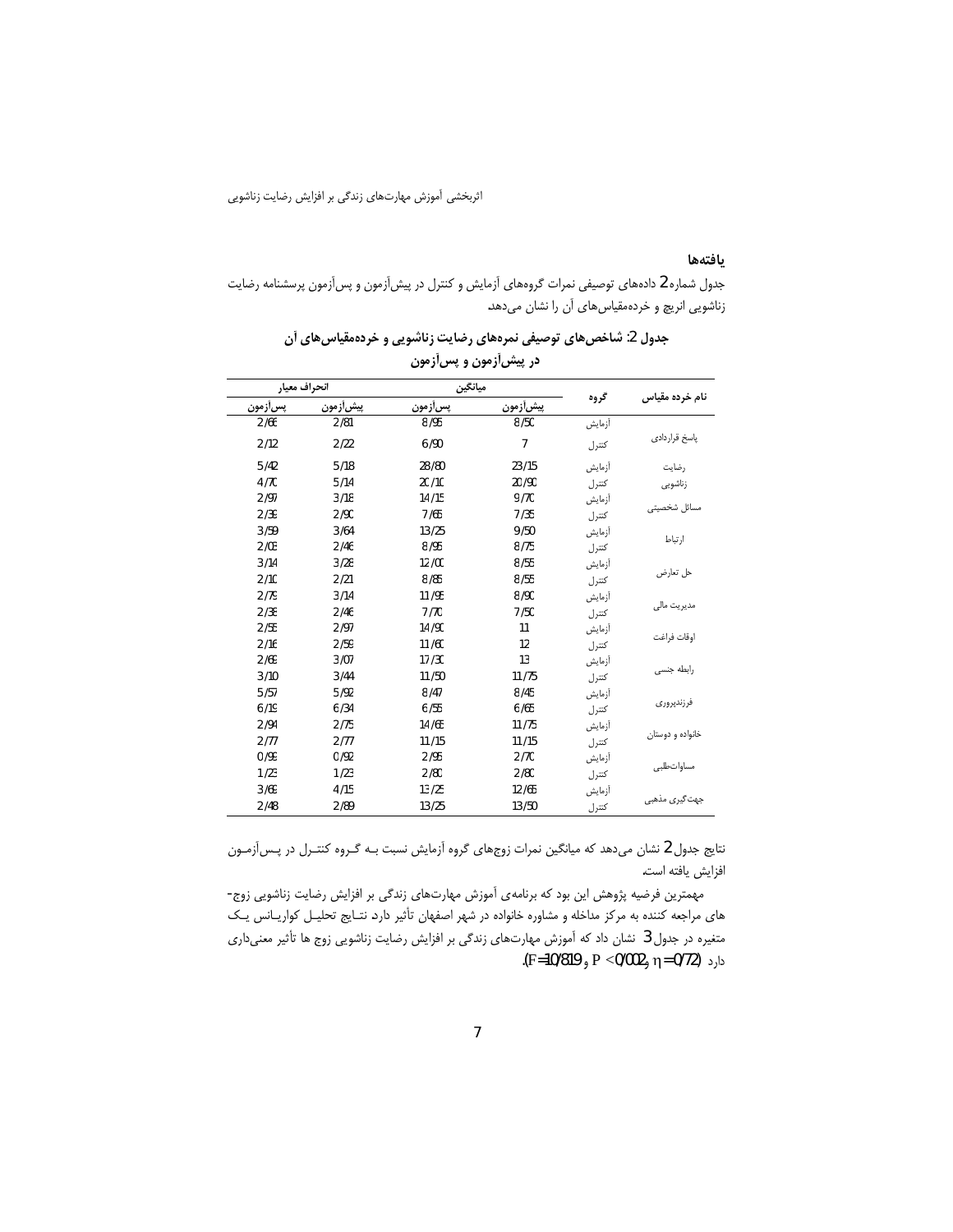جدول 3: نتايج آزمون تحليل كواريانس يك متغيري ANCOVA در خصوص تأثیر آموزش مهارتهای زندگی بر رضایت زناشویی

| توان ازمون | مجذور اتا | سطح معنی داری | تسبت $\rm F$ | ميانگين<br>مجذورات | درجه<br>أزادى | مجموع<br>مجذورات | منابع تغيير |
|------------|-----------|---------------|--------------|--------------------|---------------|------------------|-------------|
| 1.000      | 876.      | .001          | 261.122      | 16971.413          |               | 16971.413        | پیش ازمون   |
| .893       | 726.      | 002.          | 10.819       | 703.182            |               | 703.182          | گروه        |

دومین فرضیه پژوهش این بود که برنامهی آموزش مهارتهای زندگی بر افـزایش رضـایت زناشـویی زوجهـای مراجعه کننده به مرکز مداخله و مشاوره خانواده در شهر اصفهان در خرده مقیاسهای پاسخ قـراردادی، رضـایت زناشويي، مسائل شخصيتي، ارتباط، حل تعارض، مديريت مـالي، فعاليـتهـاي اوقـات فراغـت، روابـط جنسـى، فرزندپروری، خانواده و دوستان، نقش های مساواتطلبی و جهت گیری مذهبی تأثیر دارد. برای پررسی این فرضیه ابتدا تفاوت بین عملکرد دو گروه مداخله و کنترل در خردهمقیاسهای رضایت زناشویی، در آزمونهای آماری «اثر پیلایی، لامبدای ویلکز و بزرگترین ریشهی ری» به عنوان بررسی پیشفرض تحلیل کواریانس چند متغیره مورد بررسی قرار گرفت که در سطح p < 0/001 معنیدار بود. به عبارت دیگر، تفاوت بـین نمـرات دو گـروه ، بیـان کنندهی این مطلب بود که آموزش مهارتهای زندگی بر افزایش رضایت زناشویی زوجهای مراجعهکننده به مرکز مداخلـه و مشـاوره خـانواده در خـرده مقيــاسαــا تـأثير دارد. سـپس آزمــون تحليـل كواريــانس چنـد متغيــره (MANCOVA) انجام گرفت كه نتايج در جدول 4 آمده است.

همچنین نتایج مندرج در جدول شماره 4 حاکی از آن است که با کنترل پیش آزمـون در خـردهمقیــاس۵هــای رضـايت زناشــويي (P<0/01 و F=7/926، مســائل شخصــيتي (P<0/05 و F=6/911)، ارتبــاط (P<0/05 و F=8/126)، حـل تعـارض (P<0/05 و F=7/787)، مـديريت مـالي (P<0/05 و F=7/111)، اوقــات فراغـت (F=5/587 و F=5/587)، رابطه ی جنسی P<0/05 و F=8/277 و F=8/277) و P<0/05 و P=5/154 و F=5/154) تفاوت بین میانگین نمرات پس آزمون گروه آزمایش و کنترل معنادار است و در خردهمقیاس های پاسخ قراردادی، فرزندپروری، مساواتطلبی و جهت گیری مذهبی تفاوت معناداری بین میانگینهای دو گروه به دست نیامد.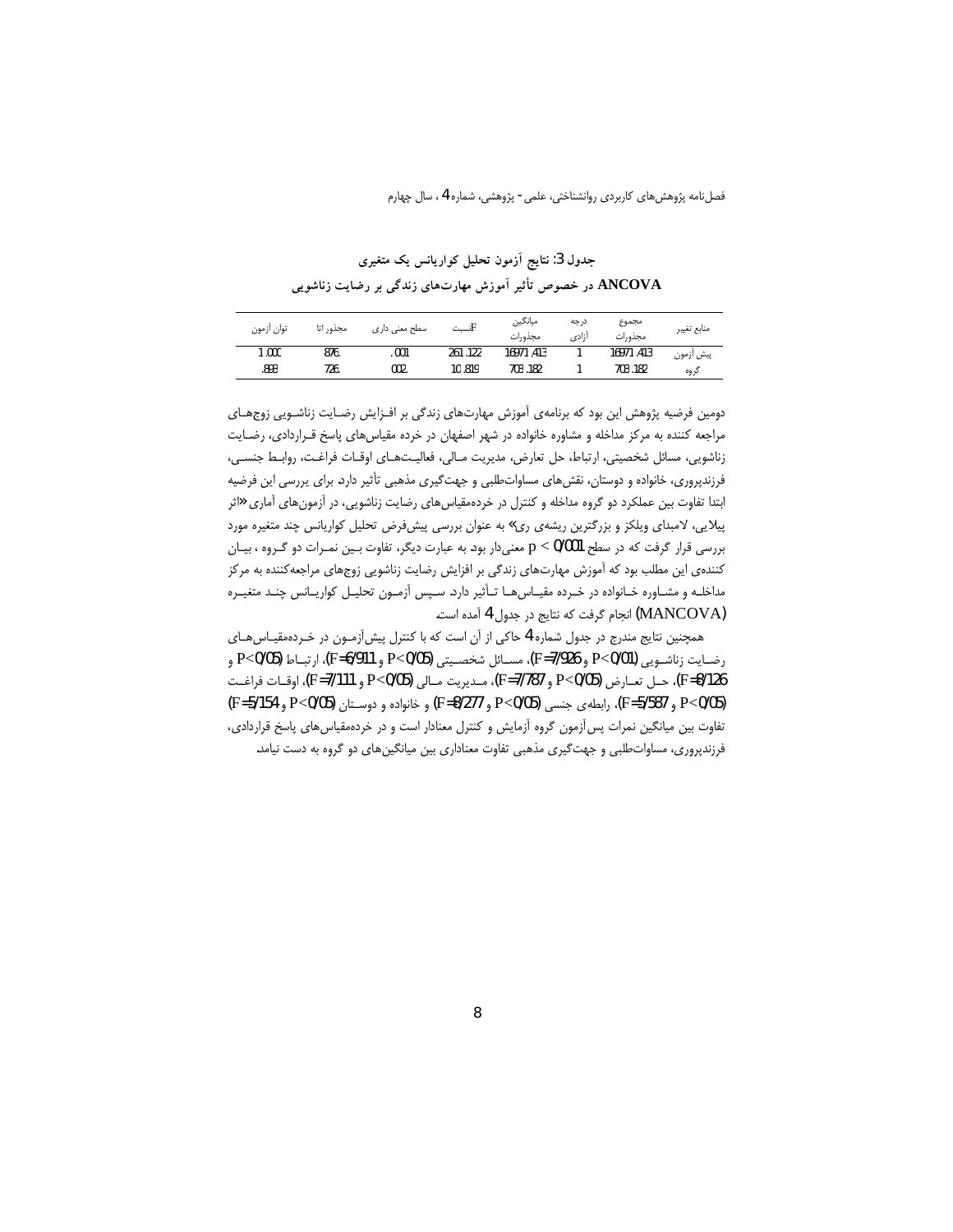| توان أزمون | مجذور اتا | سطح معنی داری | $F \nightharpoonup$ نسبت | ميانگين مجذورات | درجه آزادی | متغيرهاى وابسته  | منابع تغيير |
|------------|-----------|---------------|--------------------------|-----------------|------------|------------------|-------------|
| 0/884      | 0/248     | 0/59          | 4 / 987                  | 4/567           |            | ياسخ قراردادى    |             |
| 0/995      | 0/341     | 0/009         | 7/926                    | 31 / 038        | 1          | رضایت زناشویی    |             |
| 0/997      | 0/331     | 0/048         | 6/911                    | 2/290           |            | مسائل شخصيتى     |             |
| 0/868      | 0/451     | 0/0152        | 8/126                    | 0/451           |            | أرتباط           |             |
| 0/851      | 0/367     | 0/043         | 7 / 787                  | 4/433           | 1          | حل تعارض         |             |
| 0/943      | 0/353     | 0/038         | 7/111                    | 1/499           | 1          | مدیریت مالی      |             |
| 0/623      | 0/283     | 0/026         | 5/587                    | 6/077           |            | اوقات فراغت      | ಀೢೢಁ        |
| 0/771      | 0/443     | 0/012         | 8/277                    | 4/027           |            | رابطه جنسی       |             |
| 0/959      | 0/103     | 0/774         | 2/277                    | 7/975           |            | فرزندير وري      |             |
| 0/878      | 0/244     | 0/049         | 6/154                    | 2/380           | 1          | خانواده و دوستان |             |
| 0/764      | 0/095     | 0/720         | 2/154                    | 4/990           |            | مساواتطلبى       |             |
| 0/757      | 0/103     | 0/793         | 2/968                    | 0/247           | 1          | جهت گیری مذهبی   |             |

جدول 4: نتايج أزمون تحليل كواريانس چندمتغيري MANCOVA در خصوص تأثير آموزش مهارتهای زندگی بر رضایت زناشویی در خرده مقیاس های آزمون

شاخصهای آماری نمره های پیش آزمون و پس آزمون رضایت زناشویی در دو گروه آزمایش و کنترل به تفکیک جنسیت نیز در جدول 5 آمده است و همانطورکه ملاحظه می شود میانگین نمرات پس آزمون در زنان گروه أزمايش وكنترل كمتر از مردان مى باشد.

جدول 5: شاخصهای آماری (میانگین وانحراف معیار) نمرههای پیش[زمون و پس[زمون رضایت در دو گروه آزمایش و کنترل به تفکیک جنسیت

| انحراف معيار | ميانگين  | تعداد | جنس | ازمون      | گروه   |
|--------------|----------|-------|-----|------------|--------|
| 17/02        | 133 /00  | 10    | مرد |            |        |
| 31/39        | 123/30   | 10    | زن  | پیش آز مون |        |
| 20 / 90      | 137/10   | 10    | مرد |            | أزمايش |
| 28 / 55      | 133 / 50 | 10    | زن  | پسأزمون    |        |
| 16 / 81      | 28/70    | 10    | مرد |            |        |
| 22/51        | 108/10   | 10    | زن  | پیش آز مون |        |
| 12/97        | 127 / 90 | 10    | مرد |            | كنترل  |
| 22/51        | 108/10   | 10    | زن  | پسآزمون    |        |

نتايج جدول 6 نشان مىدهد كه با در نظر گرفتن نمرات پيش آزمون به عنوان متغير همپراش (كمكى)، تفاوت بين نمرات مردان و زنان گروه آزمایش بیان کنندهی این مطلب است که در سطح (P <.05) ( F=1 .729) اثر جنسیت بر تاثیر آموزش معنیدار نمیباشد. به عبارت دیگر، میتوان گفت آموزش مهارتهای زندگی تاثیر یکسانی بر رضایت زناشویی زنان و مردان داشته است.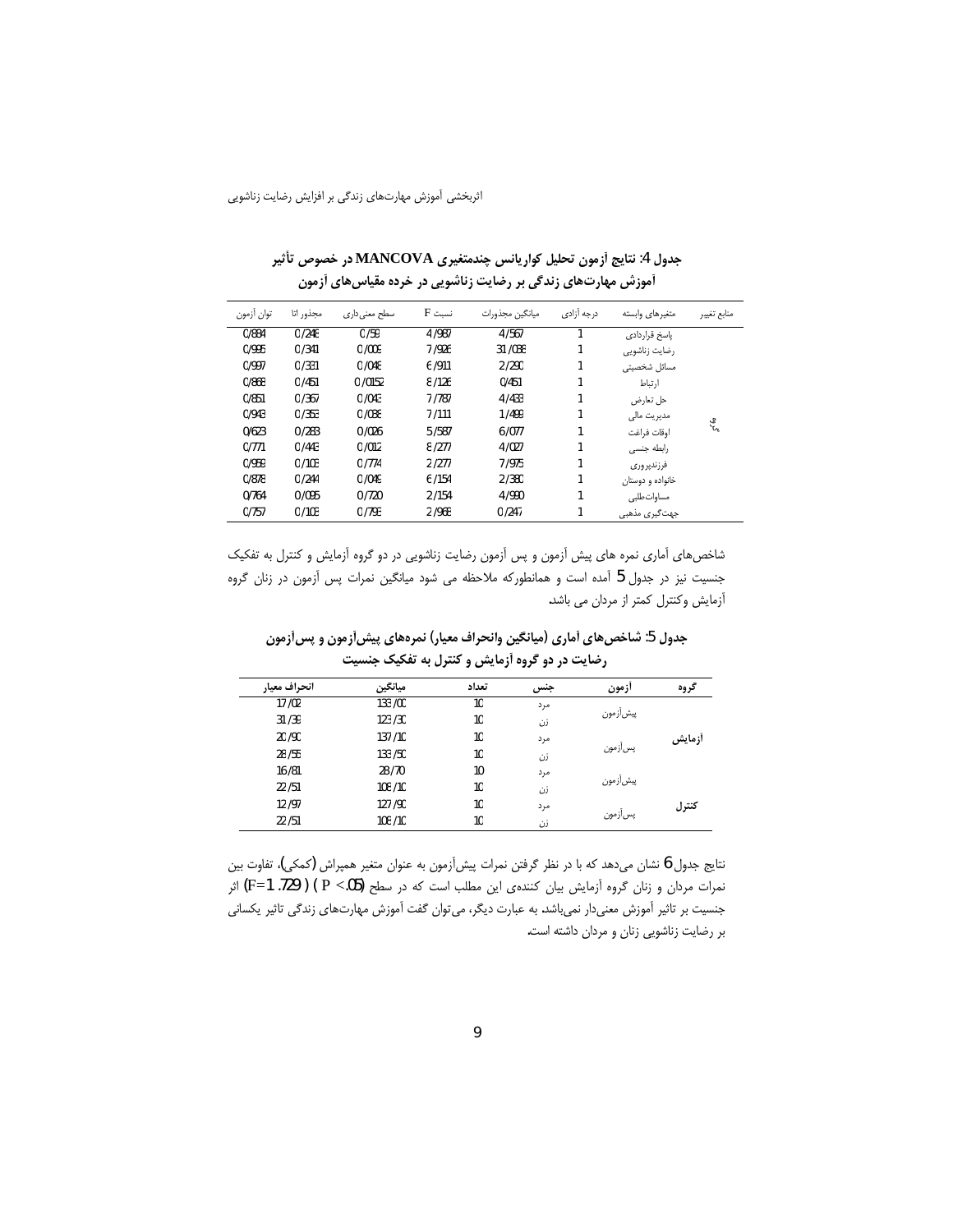جدول 6: نتايج تحليل كواريانس Ancova در خصوص اثر جنسيت بر تأثير أموزش در گروه أزمايش

| توان ازمون | مجذور اتا | سطح معنی داری | H نسبت | ميانگين<br>مجذورات | درجه ازادى | مجموع<br>مجذورات | منابع<br>تغيير |
|------------|-----------|---------------|--------|--------------------|------------|------------------|----------------|
| 0/290      | 0/115     | 0/155         | 1/729  | 140/354            |            | 140/354          | جنسيت          |

### بحث و نتیجهگیری

روانشناسان در دهههای اخیر علت نارضایتی زناشویی زوجین را ناتوانی آنـان در تحلیـل صـحیح مسـائل، عـدم احساس کنترل و کفایت جهت رویارویی با موقعیتهای دشوار و عدم آمادگی برای حل مشکلات و مسائل زندگی به شیوه ی مناسب و به طور کلی نداشتن مهارتهـای زنـدگی دانسـتهانـد (سـرخوش، 1384). در همـین راسـتا، یافتههای پژوهش حاضر که به بررسی اثربخشی آموزش مهارتهای زندگی بر رضایت زناشویی پرداخته، حاکی از آن است که این آموزش ها در ارتقای رضایت زناشویی زوجین موثر میباشد. نتایج این پژوهش نیز نشان داد کـه آموزش مهارتهای زندگی بر سازگاری با شخصیت همسر، بهبود ارتباط، حل تعارضات، مدیریت مسـائل مـالی، رضایت از اوقات فراغت، بهبود رابطهی جنسی و علاقه به خویشاوندان و دوستان موثر است. یافتـهی اول ایـن پژوهش مبنی بر اینکه آموزش مهارتهای زندگی بر افزایش رضایت زناشویی موثر است، با نتایج گری (2005)، لفلي (2006)، موفات (2004)، استانلي و ماركمن (2005)، شالمن (2007) و كوتارلاو ودير (2008) همسو و هــم جهت است. آنان در پژوهش خود به اثربخشی آموزش مهارتهای زندگی بر افزایش رضـایت زناشـویی رسـیدند. آموزش مهارتهای زندگی برنامهای است که سودمندیهای آن در پژوهشهای متعدد به اثبات رسیده است. بـه طور کلی، یافتههای پژوهش حاضر و پژوهشهای مشابه حاکی از آن است که از رهگـذر آمـوزش مهـارتهـای زندگی می توان به ارتقای سطح سلامت روانی و سازگاری زناشویی همت گماشت. طبق تعریف سازمان بهداشت جهانی، مهارتهای زندگی به مجموعهای از توانشها گفته میشود که کاربرد آنها در تنظیم و بهبود روابط بین فردی، پذیرش مسئولیتهای اجتماعی، تصمیمگیریهای صحیح حل مسئله، مقابله با استرس، مدیریت هیجــان، همدلی و حل تعارضها تاثیر فراوانی دارد (حقیقی و همکاران، 1385). دستیابی به این هدفها عملاً امکان پــذیر نیست مگر آنکه زوجین مهارتهای اساسی زندگی را آموزش ببینند. در جامعهی ما شمار زیادی از زوجین شیوهها یا مهارتهای خاص حل مسئله، مدیریت استرس و بیان احساسات خود را یاد نگرفتهاند. چنانکه میدانیم بسیاری از زوجین در برخورد با مشکلات و مسائل زندگی از واکنشهای اجتنابی و بازدارندهای استفاده میکنند. اگـر ایـن واکنش ها را ناشی از ضعف و ناتوانی آنان در استفاده از مهارتهای اساسی زندگی بدانیم و بپذیریم کـه آنـان در استفاده از این مهارتها ناتوانند، اهمیت و ضرورت برنامهریزی فراگیر آموزش مهارتهای زندگی برای ما روشن مے ,شود.

یافتهی دیگر پژوهش مبنی بر اثربخشی آموزش مهارتهای زندگی بر میزان سازگاری و رضایت از شخصیت همسر میباشد که در پژوهش حاضر تفاوت معناداری بین گروه آزمایش و گـروه کنتـرل مشــاهده شـد. صـفات شخصیتی همچون سبکهای انگیزشی، سبکهای مقابلهای، نگرشی و تجربهای از جمله عواملی هستند کـه بـر روابط زناشویی موثرند (راستی، 1383). به نظر می رسد، صلاحیتهای سطح بالای فرد در تنظیم و بهبود ایـن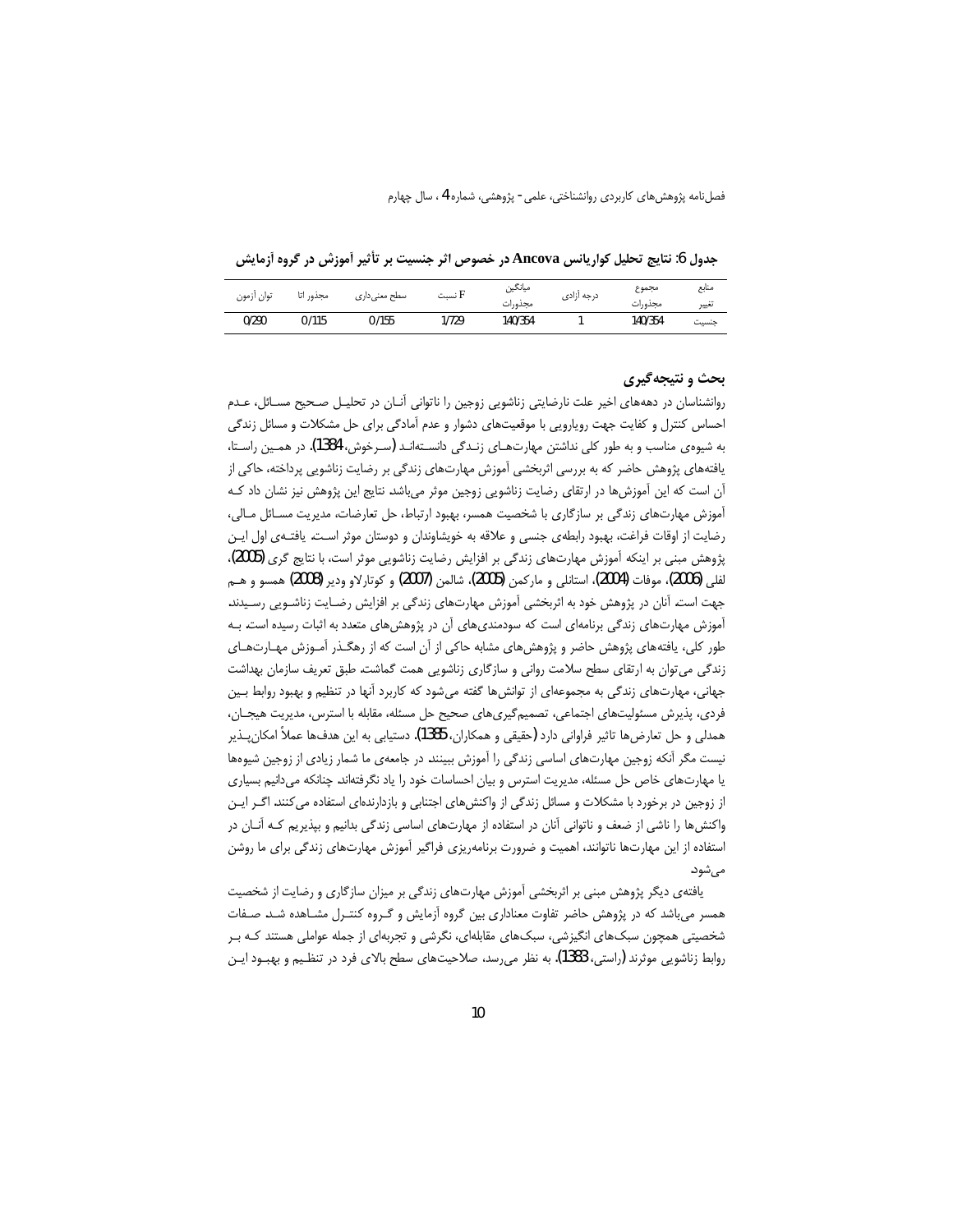صفات و آگاهی وی از صفات شخصیتی طرف مقابل در ارتقای سازگاری و رضایت از ویژگیهای شخصیتی موثر می باشد. یافته ی دیگر پژوهش مبنی بر وجود تفاوت معنادار بین گروه آزمایش و گروه کنترل در مولفـهی سـطح ارتباط ميeاشد. اين يافته با نتايج پژوهش نظري و نوابي $\,$ نژاد (1384)، جانباز فريدوني (1387)، استانلي و ماركمن (2005)، شالمن (2007) و كوترلاو و دير (2008) همخواني دارد. وقتي ارتباط عاطفي زوجـين بهبـود پيـدا كنـد، محبت و حمایت آنها نسبت به یکدیگر افزایش پیدا کرده و همدلی و خودافشاگری در آنها زیادتر میشود. در این حالت زوجین می توانند به صورتی راحت تر و بدون نگرانی با یکدیگر صحبت کنند. در این حالت می توانند راحت تر با یکدیگر بحث کرده و در مواقع سختی از یکدیگر حمایت کنند.

با توجه به نتایج پژوهش، آموزش مهارتهای زندگی بر حل تعارض زوجین به طور معناداری موثر است. این يافتهها نيز با نتايج جانباز فريدوني (1387) و نيز نتايج كوترلاو و دير (2008) همخواني دارد. ناتواني براي مديريت خشم و حل سازنده تعارضی که ایجاد خشم میکند، یک عامل خطرساز است که منجر به آشـفتگی و نارضـایتی زناشویی میشود. زمانی که تلاش زوجین برای مدیریت تعارض اثرگذار نیست، دچار آشفتگی میشوند. تأثیری که خود تعارض در آشفتگی زناشویی دارد، از میزان تعارض اهمیت بیشتری دارد (گاتمن، 1998؛ جـونز و گـالوتیس، 1989). بنابراین، یک برنامهی موفق آموزش مهارتهای زندگی باید توانایی زوجین بـرای مـدیریت تعـارض بـه شیوههایی که به رابطه لطمهای نزند را ارتقا بخشد.

مدیریت مسائل مالی یکی از عوامل مهمی است که در رضایتمندی زناشویی زوجین تأثیر به سزایی دارد و عدم أگاهي و ناتواني آنان در مديريت اين عامل سبب آشفتگي و عدم رضايت زناشويي ميشود. يكي از آموزش-هایی که زوجین در برنامهی آموزش مهارتهای زندگی دریافت میکنند، مدیریت و برنامهریزی صحیح برای درآمد خانواده است. نتایج پژوهش حاضر حاکی از تأثیر مثبت آموزش مهارتهای زنـدگی بـر مـدیریت مـالی در زوجين بود.

متعادل بودن فعالیتهای مثبت فردی و زناشویی عنصری مهم در اکثر روابط زناشویی رضایتبخش است (هالفورد، 2002) و رضایت از اوقات فراغت یکی از سرمایههای ازدواج موفق است که با برنامهریزی میتوان به آن دست یافت. یافتههای این پژوهش نشان میدهد که بین میزان رضایتمندی از اوقات فراغت افراد گروه آزمایش و گروه کنترل تفاوت معناداری وجود دارد. به عبارت دیگر، نتیجه گرفته میشود که آموزش مهارتهای زندگی بر افزایش رضایتمندی از اوقات فراغت اثربخشی مثبت دارد.

به اعتقاد بسیاری، روابط جنسی زن و شوهر از مهمترین علل تعیین کنندهی زندگی زناشویی است. هماهنگی جنسی از معیارهای اساسی در انتخاب همسر میباشد. اگر معیارها و رفتارهای جنسی در زن و مرد خیلی بـا هــم تفاوت داشته باشد، می تواند مشکلاتی را ایجاد کند. در صورتی که اگر در تمایل جنسی و با هم سلیقگی همـراه باشند، این همراهی می تواند پایهای برای یکی از سعادتمندترین روابط زندگی باشد (حسینی، 1382). بسـیاری از زوجین نیازمند آگاهی در این زمینه میباشند. در این پژوهش نتایج نشان داد که برنامه آموزش مهارتهای زندگی می تواند تأثیر به سزایی در ارتقای سطح رضایت زوجین از رابطه جنسی داشته باشد که این نتیجه با نتایج جانبــاز فريدوني (1387) همسو است.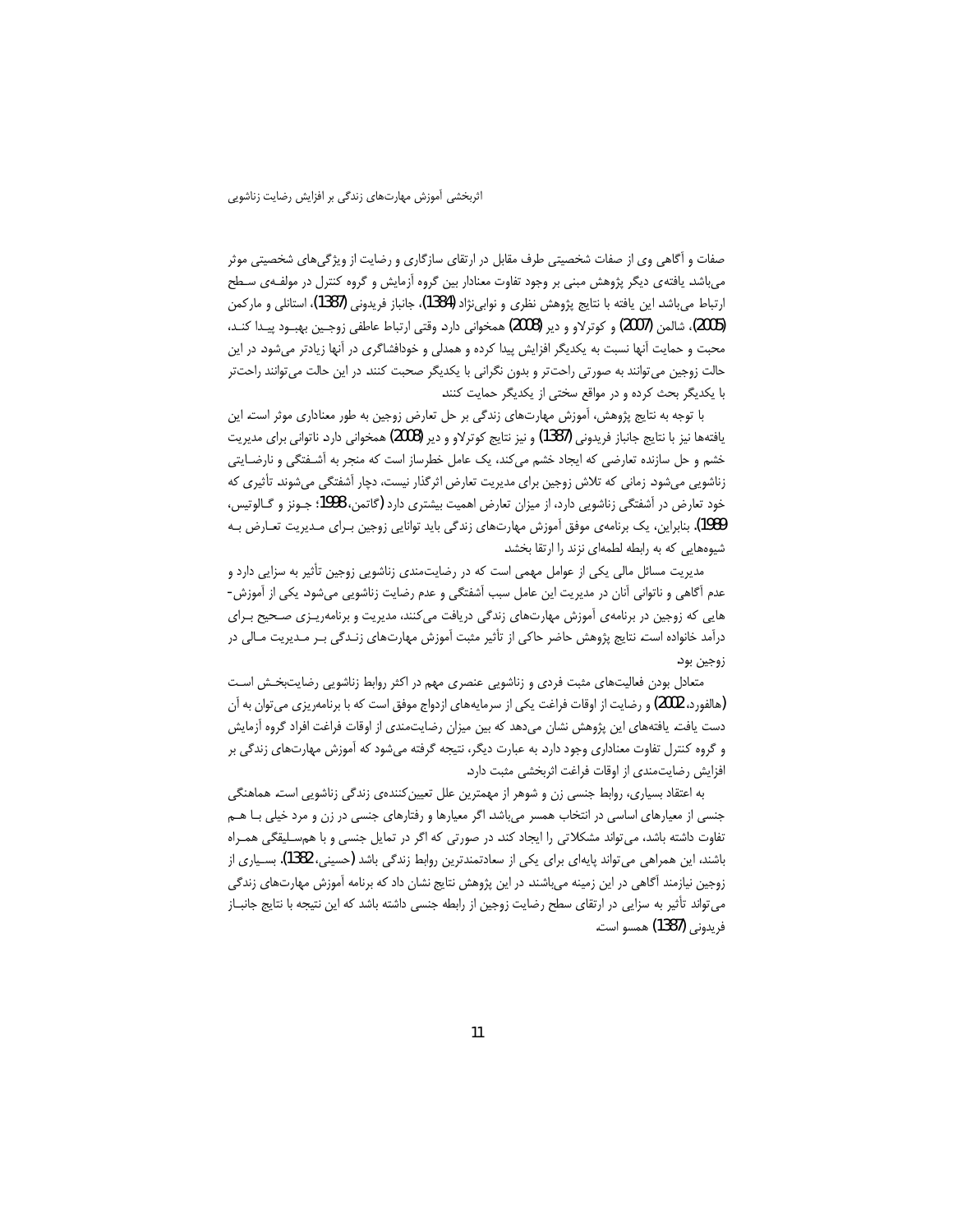یکی از علائم بارز رشد عاطفی و اجتماعی میزان استقلالی است که هر جوان نسبت به اولیای خود دارد. ضـمن اینکه از نظر عاطفی به والدین دلبستگی داشته و از نظر عاطفی و اجتماعی متکی به کمک&ای پدر و مـادر خـود نیست، بلکه آنها را دوست دارد و آنها را دوستان خود میداند، ولی اجازهی مداخله و کنترل زندگی خود را به آنها نمی دهد (بارکر، 1986: ترجمهی دهقانی، 1379) که بسیار در زندگی مشترک موثر میباشد. بـا توجـه بـه بافـت فرهنگی کشور ما به نظر میرسد بسیاری از زوجین نیاز به آگاهی در این زمینه دارند و نتایج پژوهش حاضر نیـز حاکی از اثربخشی آموزش مهارتهای زندگی بر رضایت زوجین از رابطـه بـا خـانواده و دوسـتان مـیLاشـد. امـا یافتههای پژوهش تفاوت معناداری را بین گروه آزمایش و کنترل در زیرمقیاسهای پاسخ قراردادی، فرزندپروری، مساوات طلبی و جهت گیری مذهبی نشان نداد. لازم به ذکر است که پژوهشی هماهنگ یا ناهماهنگ در زمینهی سودمندی آموزش مهارتهای زندگی بر این متغیرها یافت نشد. جهتگیری مـذهبی و شـیوههـای فرزنـدپروری مسائل پایداری هستند که شاید تغییر آنها آموزشهای بیشتر و زمان طولانی تری را میطلبد. همچنین زوجهایی که نمونه این مطالعه را تشکیل دادند، افرادی بودند که برای جدایی مراجعه کرده بودنـد و طبیعتـاً در زیرمقیـاس هایی مثل مساواتطلبی مشکلات زیادی دارند. از طرف دیگر شاید محتوای جلسات أموزش مهارتهای زنـدگی کمتر چنین متغیر هایی را هدف قرار داده است. لذا شاید در پژوهشی دیگر با نمونه بیشتر و شیوه های دیگر بتوان این متغیرها را نیز هدف قرار داد. اگر چه پژوهش دارای محدودیت هایی بود، از جمله ناهمگنی مراجعین ولـی در مجموع نشان داد که آموزش مهارتهای زندگی نقش به سزایی در ارتقای سطح رضـایتمنـدی زناشـویی دارد. تغییرات مشاهده شده در این زوجها از نظر آماری معنادارند، اما به دلیل دشواری انجام بررسـیِهـای پیگیـری از معناداری عملی آن اطلاعاتی در دست نیست. می توان چنین نتیجه گیری کرد که با ارائهی آموزش می تــوان بــه زوجین کمک کرد تا رضایت بیشتری از زندگی زناشویی خود داشته باشند و بدین ترتیب از بروز تنش و مشاجرات زوجها و به طور کلی آشفتگی زناشویی به خصوص در آغاز زندگی که خود مـی توانـد زمینـهسـاز طــلاق باشـد، پیشگیری نمود. حصول چنین نتیجهای ضرورت ارائهی آموزش مهارتهای زندگی به زوجهـای جـوان را مطـرح میسازد. علاوه بر این پیشنهاد میگردد که پژوهش های مشابهی نیز بر روی زوجهای جوان با در نظر گرفتن سایر متغیرها از جمله سازگاری و … صورت گیرد.

#### منابع

- ابراهیمی باغبانان، فاطمه (1386). برر*سی تأثیر آموزش مهارتهای زنـدگی بـر سـازگاری اجتمـاعی مـادران دارای فرزنــلان عقبمانده ذهنی شهر اصفهان.* پایانiامه کارشناسی ارشد، دانشگاه علوم بهزیستی و توانبخشی
- امانی، الهام (1383). مطالعه ی تأثیر درمان شناختی رفتاری به شیوه ی گروهی بر رضایتمندی زناشویی در زنان. *مجموعـه* مقالات نخستین کنگره سراسری آسیبشناسی خانواده در ایران، تهران: دانشگاه شهید بهشتی.
- بارکر، فیلیپ (1379). *خانوادهدرمانی پایه*. ترجمه: محسن دهقانی و زهرا دهقانی. تهران: انتشارات رشد (انتشار به زبان اصلی، .(1986
- ثمري، علي|كبر و لعليفاز، احمد (1384). مطالعه اثربخشي آموزش مهارتهاي زندگي بر استرس خانوادگي و پذيرش اجتماعي. فصلنامه اصول بهداشت رواني، 25/7 و 26)، 55-47.

ثنايي، باقر (1379 ). *مقياس هاي سنجش خانواده و ازدواج*. تهران: انتشارات بعثت.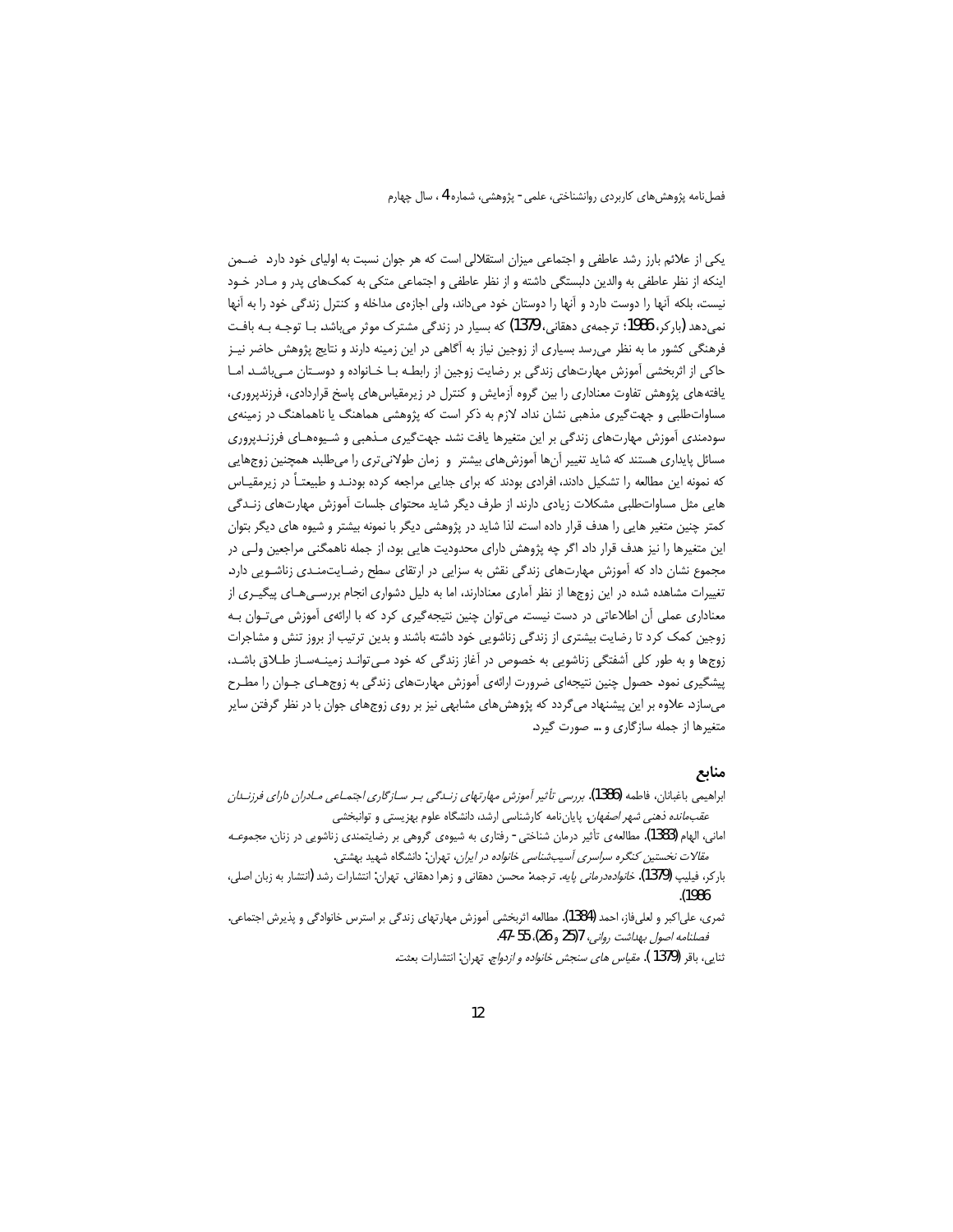- جانباز فریدونی، کبری. تبریزی، مصطفی و نوابی $\zeta$ اد، شکوه. (1387). اثربخشی زوجدرمانی کوتاهمـدت خـودنظم٬خشــی بـر افزايش رضايت زناشويي مراجعان درمانگاه فرهنگيان شهرستان بابلسر. *فصلنامه خانواده پژوهي.* (3) 4. 229-213
- حسینی، زهرا (1382). بررسی اثربخشی درمان شناختی- رفتاری به شیوهی گروهی بر افـزایش رضـامندی زناشـویی زنـان. یابان,نامه کارشناسی ارشد، دانشگاه علامه طباطبایی تهران.
- حقیقی، جمال. موسوی، محمد. مهرابیiاده هنرمند، مهناز و بشلیده، کیومرث (1385). بررسی تأثیر آموزش مهارتهای زندگی بر سلامت روانی و عزت نفس دانش آموزان دختر سال سوم مقطع متوسطه. *مجله علوم تربیتی و روان شناسی دانشگاه* شهيد حمران إهواز، 3(13)1، 78-61.
- خدیوی، رضا. معزی، معصومه. شاکری، مصطفی و برجیان، مصطفی (1384). تـأثیر آمـوزش مهارتهـای زنـدگی در زمینـه پیشگیری از اقدام به خودکشی در زنان شهرستان اردل. *مجله علمی دانشگاه علوم پزشکی ایلام،* 13(1)، 20-13.
- دنوان، جي (1386). *زوج درماني، روابط موضوعي* (ترجمه: مصطفى تبريزي و همكاران). تهران: انتشارات فرا روان. (انتشار به  $(2-6; 3)$  ; بان اصلي:
- راستی، علی (1383). مقایسه صفات شخصیتی و رضایت زناشویی بر اساس مدل پنج عاملی. *خلاصه مقالات دومین کنگـره* سر*اسری آسیبشناسی خانواده در ایران،* تهران: دانشگاه شهید بهشتی.
- رسولی، آمنه (1383). بررسی رابطه بین سلامت روانی، رضایتمندی از زندگی زناشویی و عملکرد تحصیلی دانشجویان پسر و دختر *کارشناسی دانشگاه آزاد اسلامی واحد کرمانشاه*. پایان نامه کارشناسی ارشد، دانشگاه آزاد اسـلامی واحـد علـوم و تحقيقات، تهران.
	- سرخوش، سعدالله (1384). مهارتهای زندگی و پیشگیری از آسیبهای اجتماعی. تهران: انتشارات کرشمه.
- منگلی، معصومه. رمضانی، طاهره و منگلی، صدیقه (1387). تأثیر آموزش تغییرات دوران بارداری و نحوهی سازگاری با آنها بر رضایت مندی زناشویی زنان باردار. *مجله ایرانی آموزش در علوم پزشکی،* 8 (2)، 313-305 .
- ناصری، حسین (1384). راهنمای برنامه آموزش مهارتهای زندگی (کتاب راهنمای مدرس). تهران: معاونت امور فرهنگـی و ییشگیری سازمان بهزیستی کشور.
- نظري، محمدعلي و نوابي $i$ اد، شكوه (1384). بررسي تأثير برنامه بهبودبخشي ارتباط بر رضايت زناشويي زوجين هر دو شاغل. تازەھا ويژوھش ھاي مشاورە،4(13)، 35-59 .

### **Refernece**

- Gottman, J. M. (1993). What predicts divorce: The relationship between marital process and marital outcomes. Hillsdale, N. J.: Erlbaum.
- Gottman, J., Coan, J., Carrere, S., & Swanson, C. (1998). Predicting marital happiness and stability from newlywed interactions. Journal of Marriage and the *Family*, 60, 5-22.
- Gray R. (2005). Uppacking authoritative parenting. Journal of Marriage and The family, 61:574-587.
- Halford, W. K. (2002). Best practicein couple relationship education. Jornal of Marital and Family Therapy, 29(3), 385.
- Halford, W. K., Sanders, M. R., & Behrence, B. C. (2001). Can skills training prevent relationship problems in at-risk couples? Fear- year effects of a behavioural relationship education problem. American. Journal of family psychology, 15(4), 750-768.